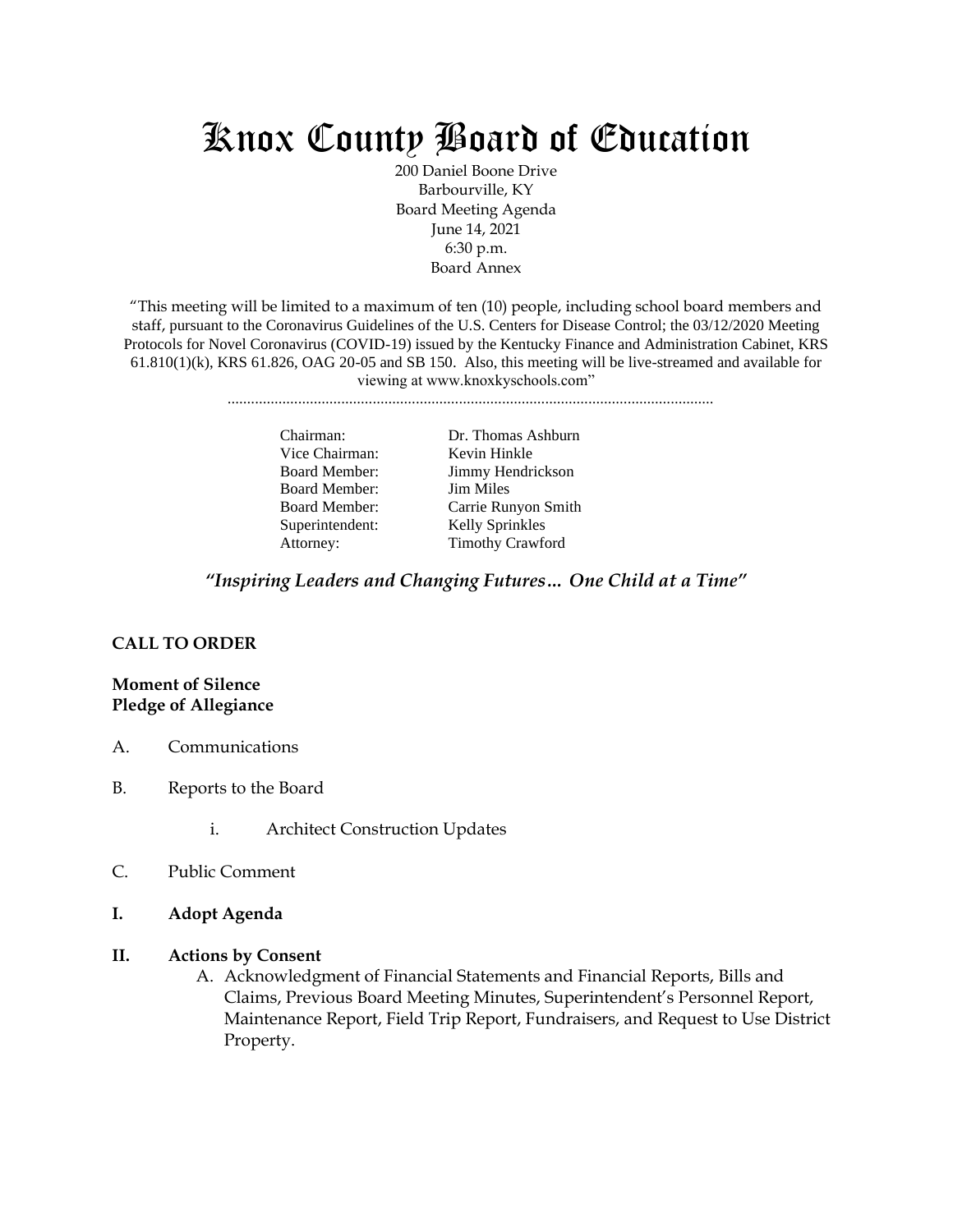# **III. District Facilities and Operations**

- A. Discuss and/or Take Action on Renewal of Property, Fleet, General Liability, Cyber Coverage and Umbrella Educator's Legal Liability Insurance Policy FY22
- B. Discuss and/or Take Action on the Copier Contract Agreements
- C. Discuss and/or Take Action on Copier Purchase for Knox County Middle School
- D. Discuss and/or approve Action on Bids for Supplies and Services for the 2021- 2022 School Year
- E. Discuss and/or Take Action on Revised Student Fees and/or dues District Wide for FY22
- F. Discuss and/or Take Action on Bookkeeper Bond Renewal FY22
- G. Discuss and/or Take Action on Federal Cash Statement of Assurance for 2022
- H. Discuss and/or Take Action to Restrict Sick Leave Payable in the amount of \$180,000 at June 30,2021 in General Fund Balance Sheet Account (10-8732) in accordance with KRS 157.420
- I. Discuss and/or Take Action on BG-2 and BG-3 for Lynn Camp Green House Project (Final Plans and Specs)
- J. Discuss and/or Take Action on BG-2 and BG-3 for Knox County Middle School Project (Design Development Plans)

# **IV. Governance and Leadership**

- A. Discuss and/or Take Action on 2021-2022 Student Handbook and Policies (First reading only)
- B. Discuss and/or Take Action on KSBA Annual Policy Update #44 (First reading only)
- C. Discuss and/or Take Action on KSBA Annual Procedure Update #25 (One reading only)
- D. Discuss and/or Take Action on amendment to classified and certified employee leave affidavits 03.123 AP.2 and 03.232 AP.2 (One reading only)
- E. Discuss and/or Take Action on amendment to 03.11 and 03.21, hiring policy, emergency one time reading per Board Policy 01.5

# **V. Teaching and Learning**

- A. Discuss and/or Take Action on Math Achievement Assurance for 2021-2022SY
- B. Discuss and/or Take Action on the MOA between the Commonwealth of Kentucky and the Knox County Board of Education for the Read to Achieve grant FY22
- C. Discuss and/or Take Action on the Kentucky Read to Achieve Grant Assurances 2021-2022 SY
- D. Discuss and/or Take Action on revision of Barbourville Ind. use of Knox County CTC – Memorandum of Understanding
- E. Discuss and/or Take Action on establishing positions, job descriptions, and salary schedules for Knox County CTC employees
- F. Discuss and/or Take Action on Student Technology Leadership Program Proposal (STLP)